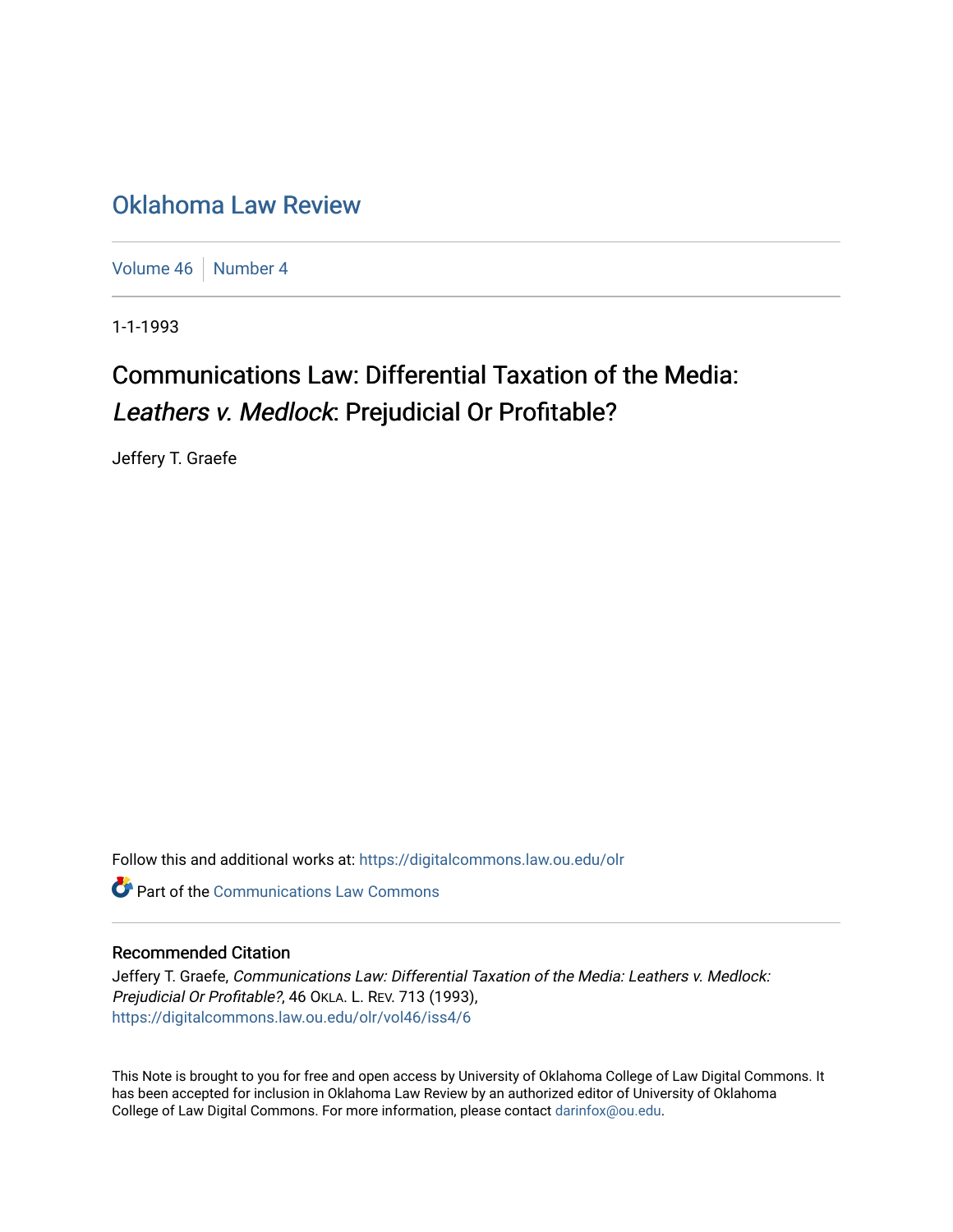## Communications Law: Differential Taxation of the Media: *Leathers v. Medlock:* Prejudicial or Profitable?

#### *I. Introduction*

Today, the First Amendment' and taxation are rarely associated with one another. However, concerns over taxation gave birth to the doctrines protected **by** the First Amendment.' The American Revolution began, in part, because of British governmental stamp duties imposed on newspapers.<sup>3</sup> These so called "taxes on knowledge"<sup>4</sup> prompted the Framers of the Constitution to provide for freedom of speech and for freedom of the press in the First Amendment.5

While the press is not insulated from taxation under the First Amendment,<sup>6</sup> taxes imposed must be equitably applied' and generally applicable' to various enterprises. Since the inception of the Constitution, a complete and comprehensive standard regarding equal taxation of the press has evaded the United States Supreme Court.

This note focuses on the current approach taken **by** the Supreme Court on media taxation. First, the background and facts surrounding *Leathers v. Medlock<sup>9</sup>* **will** be examined. Second, the *Leathers* opinion and its constitutional repercussions will be analyzed. Third, the possible effects of *Leathers* on Oklahoma media taxation policies will be considered. Finally, this note concludes that *Leathers* is not consistent with the prior decisions on media taxation. In fact, *Leathers* provides a vehicle for the government to discriminate at will.

#### *II. Development of Media Taxation*

#### *A. The Trilogy of Media Taxation Cases*

Throughout history, taxes and licenses have impeded the press.<sup>10</sup> However, not

1. **U.S.** CONST. amend. I ("Congress shall make no laws respecting an establishment of religion, or prohibiting the free exercise thereof; or abridging the freedom of speech, or of the press; or the right of the people peaceably to assemble, and to petition the Government for a redress of grievances.").

2. Grosjean v. American Press Co., 297 **U.S.** 233, 248 (1936).

- **4.** *Id.* at 246.
- *5. Id.* at 246-48.
- 6. *Id.* at 249,
- **7.** *See, e.g.,* **OKLA. CONST.** art. **10,** *§* 5; PA. CONST. art. 8, § 1.

8. *See, e.g.,* Swaggart Ministries v. Board of Equalization, 493 U.S. 378, 390 (1990); Citizens Publishing Co. v. United States, 394 U.S. 131, 139 (1969) (antitrust laws); Oklahoma Press Publishing Co. v. Walling, 327 U.S. 186, 192-93 (1946) (Fair Labor Standards Act); Mabee v. White Plains Publishing Co., 327 U.S. 178, 184 (1946) (Fair Labor Standards Act).

9. 499 U.S. 439 (1991).

*10. See, e.g.,* City of Norfolk v. Norfolk Landmark Publishing Co., 28 S.E. 959 (Va. 1898); Cowan

**<sup>3.</sup>** *Id.* at 246-48.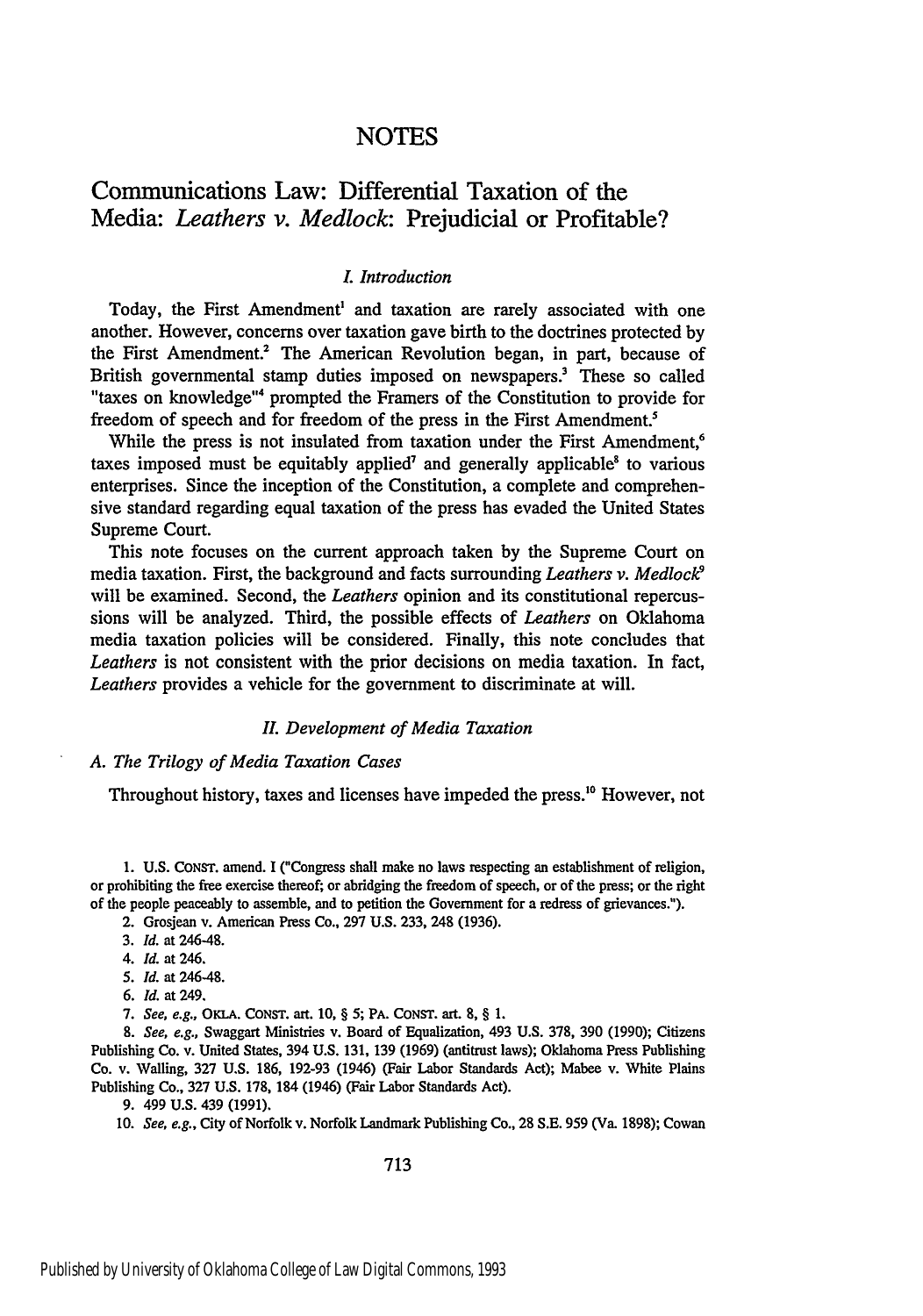until *Grosjean v. American Press Co."* did the United States Supreme Court address whether differential media taxation<sup>12</sup> is constitutionally valid under the First Amendment.<sup>13</sup> Specifically, *Grosiean* questioned the validity of a tax directed at the larger newspaper; in Louisiana, while providing exemptions for the smaller newspapers. <sup>4</sup>**The** Louisiana legislature imposed the tax to suppress certain viewpoints." The Court in *Grosjean* declared the tax unconstitutional because it was deliberately directed at stifling particular ideas.<sup>16</sup> Consequently, the Court left undecided whether mere differential media taxation provided separate grounds to strike down the tax.

Where *Grosjean* stopped, *Minneapolis Star and Tribune Co. v. Minnesota Commissioner of Revenue<sup>17</sup>* continued. The tax reviewed in *Minneapolis Star* was a generally applicable use tax" because it applied to numerous enterprises for the privilege of using, storing, or consuming tangible personal property in Minnesota.<sup>19</sup> However, the tax exempted the first one hundred thousand dollars worth of ink and paper consumed annually by a publication.<sup>20</sup> The exemption resulted in eleven publishers, producing fourteen of the **388** paid circulation newspapers, incurring the entire burden of the use tax.<sup>21</sup>

v. Fairbrother, 24 S.E. 212 (N.C. 1896); *In re* Jager, 7 **S.E.** 605 (S.C. **1888).**

**I1. 297** U.S. **233** (1936).

12. Differential media taxation occurs when a tax is placed on one part of the media but not the entire media. The discrimination that results is manifested in two different forms: intramedia discrimination or intermedia discrimination.

Intramedia discrimination refers to a tax that discriminates within a particular information medium, such as newspapers, broadzast television, radio, magazines, or cable television. A tax producing differential intramedia taxation would tax a group of newspapers for example differently than other newspapers, or tax some magazines differently than other magazines.

Intermedia discrimination refers to a tax that discriminates between different information media. A tax producing differential intermedia taxation would tax magazines for example differently than broadcast television, or tax cable television differently than newspapers.

13. *Grosjean,* **297** U.S. at 242-43.

14. *Id.* at 240-41.

15. The tax originated *ts* an attempt by Sen. Huey Long (D.-La.) to control the large newspapers. MARC **A.** FRANKLIN & **DAVD A. ANDERSON, CASES AND** MATERIALS **ON MASS MEDIA LAW 125** (4th ed. 1990). Two percent of the gross receipts on advertising sold by newspapers with a weekly circulation of 20,000 or more were subject to the tax. *Id.* Oddly enough, only 13 of the 124 newspapers in the state suffered from the tax, and 12 of those opposed Senator Long's views. *Id.* Therefore, Long proposed the tax to the legislature as "a tax on lying." *Id.*

16. *Grosjean,* **297 U.S.** at 250.

17. 460 U.S. **575** (1983).

18. This is important because a tax that is generally applicable to a variety of enterprises is not viewed as discriminatory and will not trigger the highest standard of constitutional review, strict scrutiny. A generally applicable tax normally falls under a rational basis test for constitutional analysis.

19. Minneapolis Star & Tribune Co. v. Minnesota Comm'r of Revenue, 460 U.S. 575, **578** (1983). 20. *Id.* at 578.

21. *Id.* Despite the fact that the tax was generally applicable to numerous enterprises, the Court followed a strict scrutiny analysis because the tax produced a discriminatory result for newspaper publishers.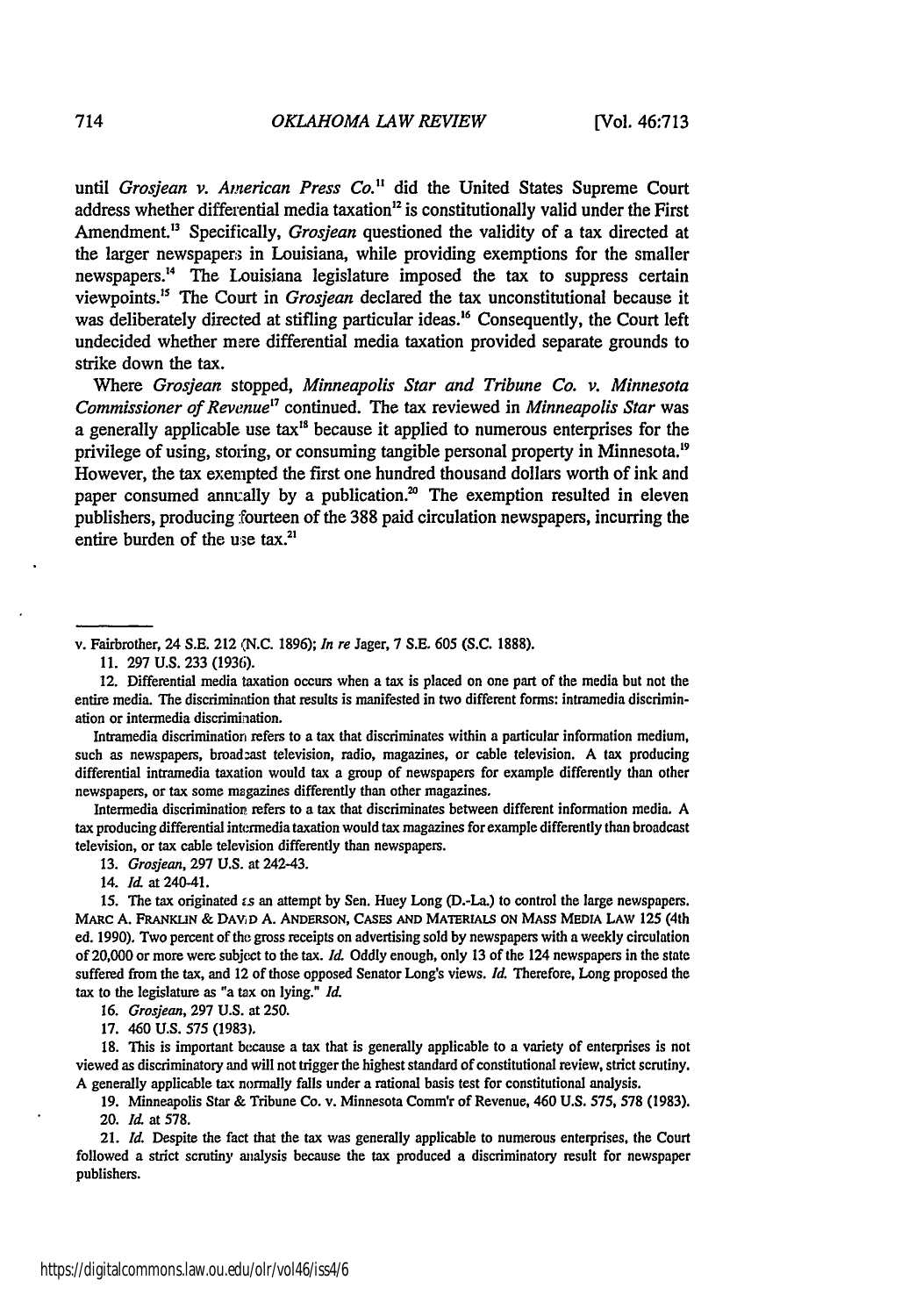**1993]**

The result in *Grosjean* was attributable, at least in part, to an improper, censorial legislative motive." Because the tax scheme in *Minneapolis Star* lacked any improper legislative motive, the Court distinguished *Grosjean.*

*The Minneapolis Star* Court decided to reevaluate the approach used in addressing differential media taxation issues. $24$  The Court concluded that illicit legislative intent need not be the driving force behind differential media taxation before a First Amendment violation occurs.<sup>25</sup> The Court reasoned that an analysis on the constitutionality of differential media taxation begins with a presumption that the tax is unconstitutional.<sup>26</sup> The Court's rationale stemmed from a fear that unequal taxation on the media would serve as a censor, stifling particular ideas or viewpoints.<sup>27</sup>

In *Minneapolis Star,* the Supreme Court held that singling out the press for differential treatment under a general tax, or singling out individual members of the press for taxation, requires the State to assert "a counterbalancing interest of compelling importance that it cannot achieve without differential taxation <sup>28</sup> before the tax can be held constitutional. Finally, the Court held, on independent grounds, that the tax was unconstitutional because the effect of the exemption singled out a small number of speakers.<sup>29</sup>

The United States Supreme Court in *Arkansas Writers' Project v. Ragland"* subsequently addressed a sales tax scheme that discriminated between magazines and newspapers (different media) as well as among magazines (the same medium). The Arkansas statute provided a tax exemption for (1) newspapers; (2) religious, professional, trade, and sports journals; and/or (3) publications printed and published within the state. $31$  The result of the sales tax left some magazines burdened by a tax, while other magazines were freed by the exemption. The case presented a similar dilemma as *Minneapolis Star.* differential taxation of similarly situated media (intramedia discrimination).

However, the Court in *Arkansas Writers' Project* faced a more disturbing use of selective taxation than the Court in *Minneapolis Star.'* Arkansas legislators allowed exemptions on certain magazines based on the publication's content. As a result, the Court determined that the tax discriminated on the basis of content and declared the tax unconstitutional under the First Amendment.<sup>33</sup>

- 22. Grosjean v. American Press Co., 297 U.S. 233, 250 (1936).
- **23. FRANKUN & ANDERSON, supra** note **15,** at **126.**
- 24. *Minneapolis Star,* 460 **U.S.** at **580.**
- **25.** *Id.* at 592.
- **26. Id.** at **585.**
- **27.** *Id.*
- 28. *lid*

29. *IM* at 591-92. **A** speaker refers to a single "voice" within the media, such as the *New York Times.*

- 30. 481 **U.S.** 221 (1987).
- 31. Arkansas Writers' Project, Inc. v. Ragland, 481 U.S. 221, 224 (1987).
- **32.** *Id.* at 229.
- 33. *Id.* at 233.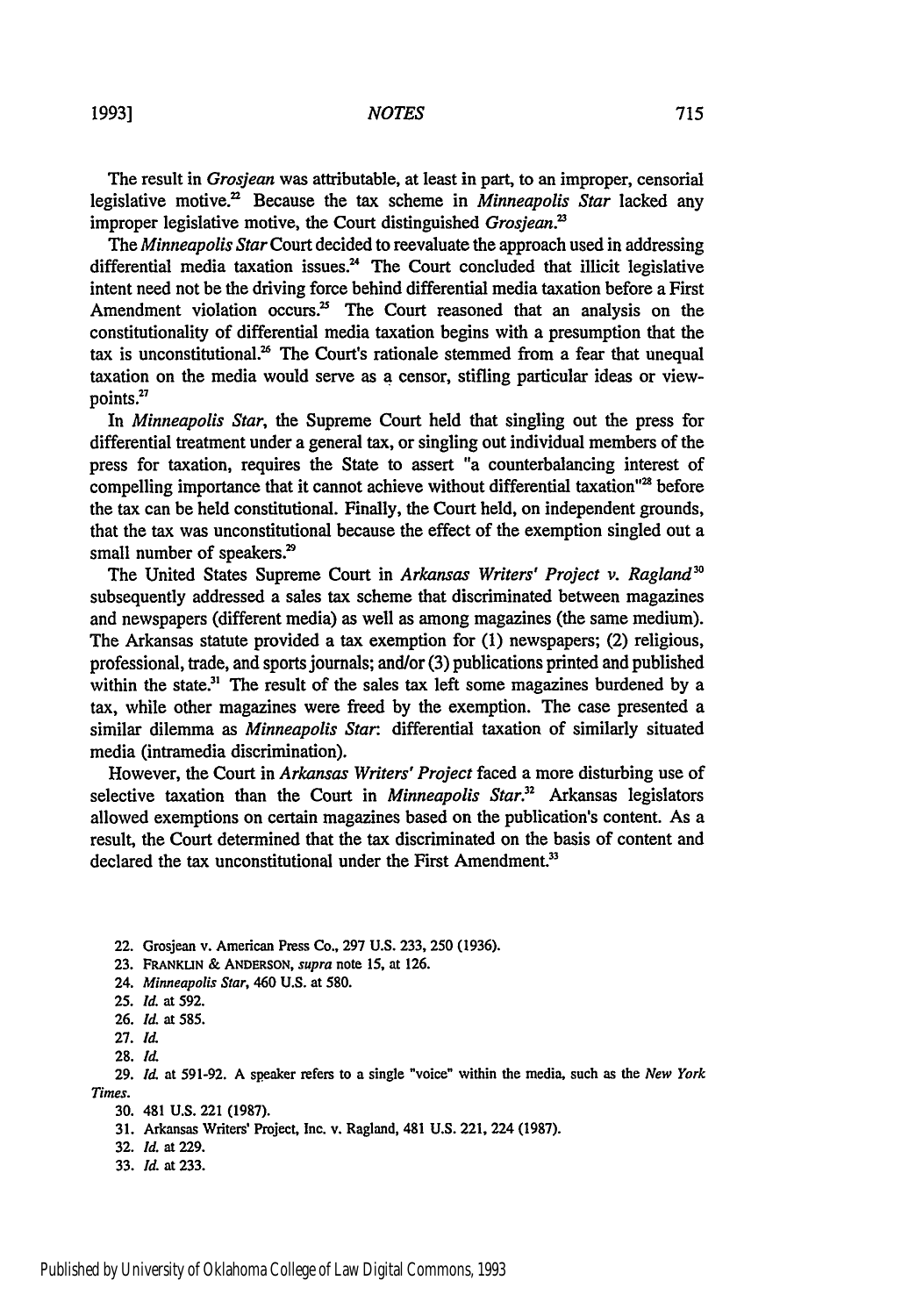*Arkansas Writers' Project* also reviewed a second form of discrimination. The Arkansas tax scheme provided exemptions for newspapers but not for certain magazines (intermedia discrimination). Choosing not to focus on the differential taxation between Arkmsas' magazines and newspapers (intermedia discrimination), the Supreme Court accordingly declined to address whether differential taxation between different types of media (intermedia discrimination) provided a basis for invalidating the  $tax.^{34}$ 

#### *B. The Nondiscrimination Principle*

The trilogy of media taxation cases discussed above established the nondiscrimination principle.<sup>35</sup> Under this principle, differential media taxation is constitutional**ly** suspect and must **be** struck down unless it is justified **by** a special characteristic of the medium or the state offers a counterbalancing compelling interest so important that the interest cannot be achieved without differential taxation.<sup>36</sup> When dealing with an issue on differential media taxation, a court generally begins its analysis presuming the tax is unconstitutional, and the State has the burden to justify the tax. $37$ 

#### *III. Facts of Leathers v. Medlock*

The adoption of Act **18838** created the controversy reviewed in *Leathers.* Act 188 amended Arkansas' Gross Receipts Act<sup>39</sup> to include the sale of cable television services within the purview of the state sales tax. However, exemptions from the amended sales tax still existed for newspapers, magazines, and satellite broadcast services,<sup>40</sup> thereby resulting in differential media taxation.

**A** trio4' joined together to fight the inequality resulting from Act **188.** The group filed a class action suit to challenge the constitutionality of the tax extension to cable television services.<sup>42</sup> The United States Supreme Court set out to resolve the

34. *Id*

**35.** This principle expresses the government's general First Amendment obligation not to interfere with the press as an institution. Leathers v. Medlock, 499 **U.S.** 439, 449 **(1991)** (Marshall, **J.,** dissenting).

**36.** Minneapolis Star **&** Tribune Co. v. Minnesota Comm'r of Revenue, 460 **U.S. 575, 585 (1983).**

**37.** *See, e.g.,* Arkansas Writers' Project, Inc. v. Ragland, 481 **U.S.** 221 **(1987);** Minneapolis Star **&** Tribune Co. v. Minnesota **Comm'r** of Revenue, 460 **U.S. 575 (1983);** Grosjean v. American Press Co., **297 U.S. 233 (1936).** *But see* Leathers v. Medlock, 449 **U.S.** 439 **(1991).**

**38. 1987** ARK. AcTs **188, § 1.**

**39.** Arkansas' Gross Receipts Act levies a 4% tax on receipts from the sale of all tangible personal property and specified services. ARK. **CODE ANN. §§ 26-52-301, -302** (Michie **1987 &** Supp. **1989).** The Gross Receipts Act exempts the sale of certain goods and services from taxation. *Id. §* 26-52-401 (Michie Supp. **1989).** Under this Act counties impose a further **1%** tax on the same goods and services. *Id. §§* 26-74-222, **-307** (Michie **1987 &** Supp. **1989).** Cities may also tax the same goods and services an additional **.5%** or **1%.** *Id.* **§ 26-75-307** (Michie **1987).**

40. **ARK. CODE ANN.** *§ff* 26-52.401(4), -401(14) (Supp. **1989).**

41. The trio consisted of Daniel Medlock, a cable subscriber, Community Communications Co., a cable television operator, anJ the Arkansas Cable Television Association, Inc., **a** trade organization comprised of Arkansas cable system operators.

42. The Arkansas Chancery Court first heard the dispute. The cable petitioners argued their services

716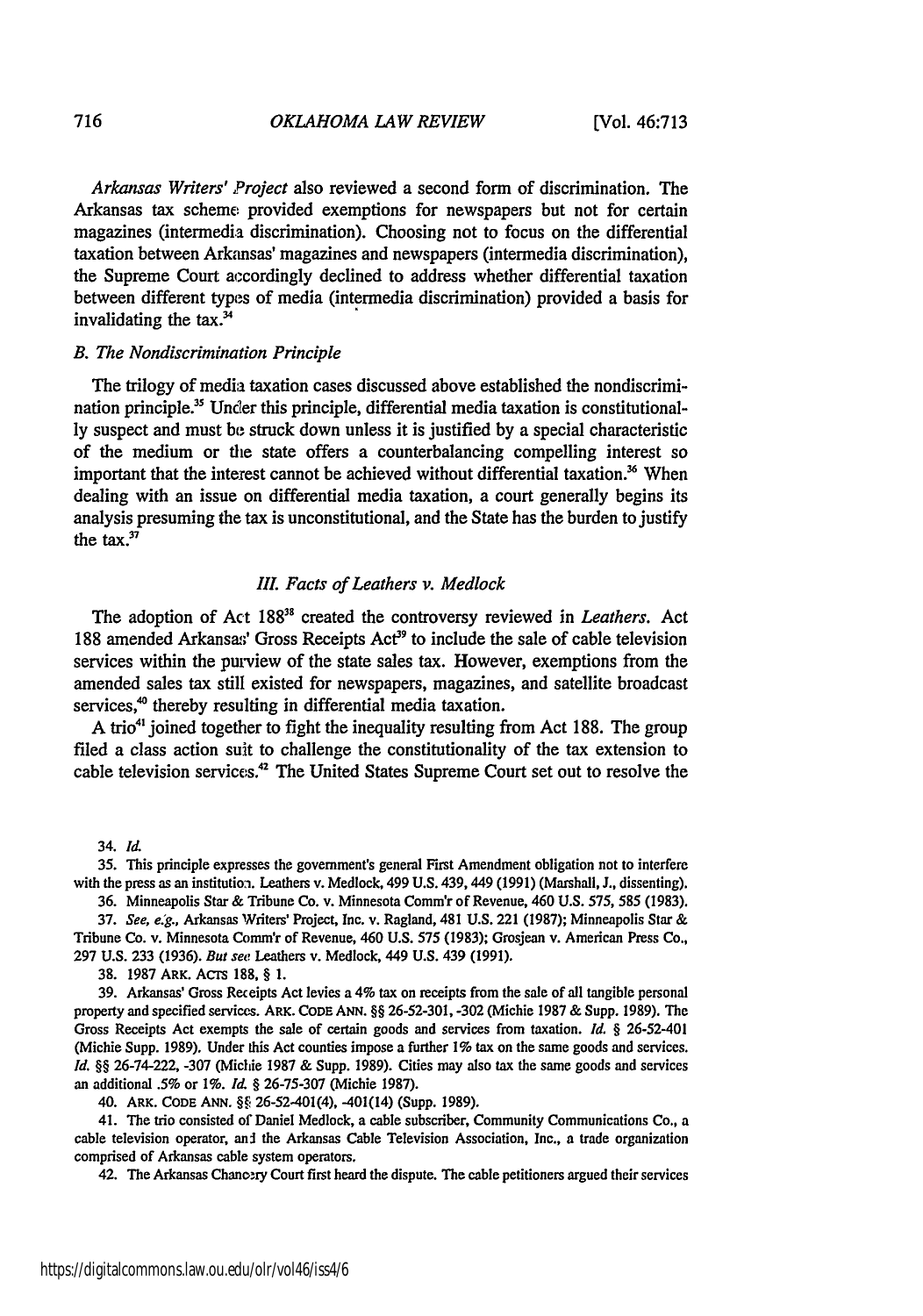question left open in *Arkansas Writers' Project:* Does the First Amendment prevent a state from imposing a tax on only select media?

#### *IV. Opinions of Leathers v. Medlock*

#### *A. The Majority Opinion*

The Court in *Leathers* declared that Act 188 constituted the extension of a generally applicable sales tax<sup>43</sup> to cable television services.<sup>44</sup> Based on the above finding, the Court made four conclusions. First, the tax scheme did not single out cable television in particular; therefore, the watchdog function of the press was not hindered.<sup>45</sup> Second, the Arkansas legislature failed to show a propensity towards censorship of cable television.<sup>46</sup> Third, the tax focused on a large enough number of cable operators, thereby preventing the risk to the Constitution similar to contentbased regulation.<sup>47</sup> Fourth, the free exchange of ideas was not stifled by the tax.<sup>48</sup> The majority thus concluded that none of the First Amendment concerns presented in *Grosjean, Minneapolis Star,* or *Arkansas Writers' Project* were present in Leathers.<sup>49</sup> As a result, Act 188 did not violate the First Amendment.<sup>50</sup>

Finding *Leathers* outside the scope of the previous decisions on media taxation, the majority addressed the constitutionality of the media taxation issue presented

- 46. *Id.* at 448.
- 47. *Id.* at 448-49.
- 48. *Id.* at 453.
- 49. *Id.* at 449.
- **50.** *Id.* at 453.

are protected by the First Amendment, like the services of the newspapers, magazines and satellite broadcast services that were exempt from the GRA tax. Leathers v. Medlock, 499 **U.S.** 439, 442 (1991). The petitioners contended their rights were violated by the differential tax treatment of Act 188 under the First Amendment and the Equal Protection Clause of the Fourteenth Amendment. *Id.* at 442-43.

The chancery court concluded the use of the public rights-of-way distinguished the cable operators from other media. *Id.* The chancery court held this distinction supported the disparity in the taxation produced **by** Act **188,** and the act was constitutionally upheld. *Id.*

Shortly after the chancery court issued its decision, Arkansas adopted 1989 ARK. ACTS 769, § 1 (Act 769). *Id.* Act 769 extended the GRA tax to include the distribution of television, video or radio transmissions with or without the use of wires. *Id.* at 1441-42. In effect the exemption for the satellite broadcast services was abolished.

The cable petitioners appealed to the Arkansas Supreme Court continuing to challenge the constitutionality of Act 188, despite the adoption of Act 769. *Id.* at 1442. However, the Arkansas Supreme Court reasoned, *ipse dixit,* that the Constitution does not prohibit the differential taxation of different media. Medlock v. Pledger, 785 S.W.2d 202, 204 (Ark. 1990). Although, the Arkansas Supreme Court considered differential taxation of the same media unconstitutional. *Id.*

<sup>43.</sup> The services taxed included: natural gas, water, electricity, ice, and steam utility services; telephone, telecommunications, and telegraph service; the furnishing of rooms by hotels, apartment hotels, lodging houses, and tourist camps; alteration, addition, cleaning, refinishing, replacement, and repair services; printing of all kinds; tickets for admission to places of amusement or athletic, entertainment, or recreational events; and fees for the privilege of having access to or use of amusement, entertainment, athletic, or recreational facilities. ARK. CODE **ANN.** § 26-52-301 (Michie Supp. 1989).

<sup>44.</sup> Leathers v. Medlock, 449 **U.S.** 439, 453 (1991).

<sup>45.</sup> *Id.* at 447.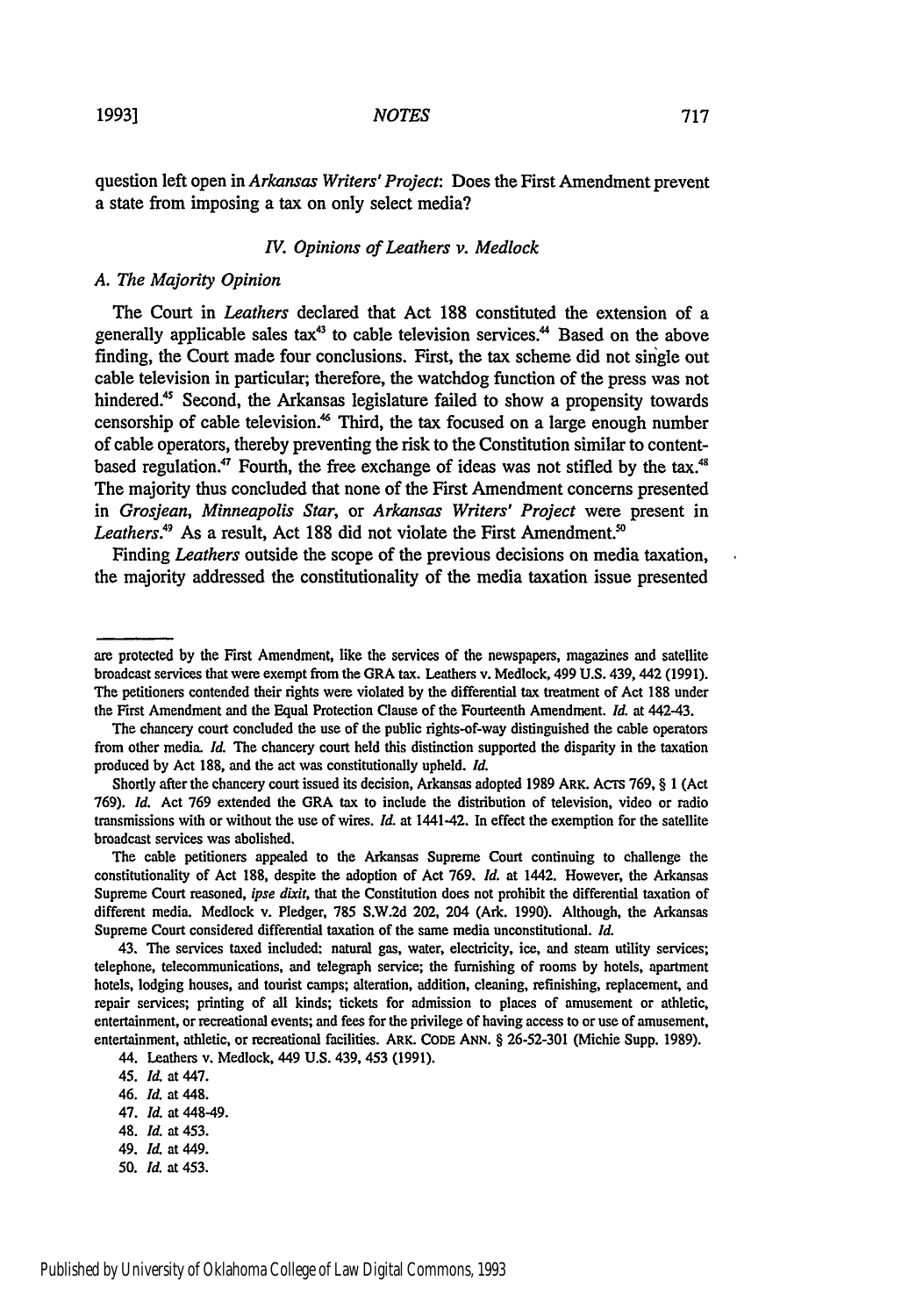with three cases not involving media taxation issues: *Regan v. Taxation with* Representation of Washington,<sup>51</sup> Mabee v. White Plains Publishing Co.,<sup>52</sup> and *Oklahoma Press Co. v. Walling.3 The Leathers* majority relied on these three cases to support its holding that differential taxation of selected media is, by itself, insufficient to raise First Amendment concerns.<sup>54</sup>

Citing *Regan*,<sup>55</sup> the majority stated that a tax scheme that discriminates among speakers does not implicate the First Amendment unless it discriminates on the basis of ideas.56 The government need not exempt speech from a generally applicable tax.<sup>57</sup> Regan announced that a tax scheme does not become suspect simply because it exempts only some speech.<sup>58</sup>

The majority gained further support by relying on *Mabee* and *Oklahoma Press.* While those cases did not involve taxation, each did involve governmental action that placed differential burdens on the press.<sup>59</sup> In both cases, the Fair Labor Standards Act of 1938 provided an exemption for smaller newspapers, which the larger newspapers argued was an unconstitutional, differential burden that violated the First Amendment. $\omega$  The exemption was upheld because there was no indication that the government had singled out the press for special treatment, $61$  or that the exemption was a "deliberate and calculated device" to penalize a certain group of newspapers.<sup>62</sup>

Taken together, *Regan, Mabee,* and *Oklahoma Press* establish that differential taxation of speakers, including the media, does not implicate the First Amendment unless "the tax is directed at, or presents the danger of suppressing, particular ideas."<sup>63</sup> The tax schemes in *Grosjean, Minneapolis Star,* and *Arkansas Writers' Project* resulted in threats to particular ideas or viewpoints; consequently, the First Amendment was implicated.<sup>64</sup> However, the tax reviewed in *Leathers* lacked any threats to particular ideas or viewpoints because it applied to a broad range of

- 51. 461 U.S. 540 (1983).
- 52. 327 U.S. 178 (1946).
- **53.** 327 U.S. 186 (1946).
- 54. *Leathers,* 499 U.S. at 453.

*55.* In *Regan,* a nonprofit, nonmedia organization brought suit after it was denied tax exempt status for its lobbying activities. Regan v. Taxation with Representation of Washington, 461 U.S. 540, 541-42 (1983). The Court viewed tax exemptions as subsidies that are administered by the tax system. *Id.* at 544. The key issue in *Regam* was not whether the plaintiff must be permitted to lobby, but whether Congress was required to provide the plaintiff with public money to support the plaintiffs lobbying activities. *Id.* at 551.

*56. Leathers,* 499 U.S. at 450.

**57.** *Id.* at 451 (citing Cannarano v. United States 358 U.S. 498 **(1959)).**

**58.** *Id.*

**59.** *Id.* at 452.

60. *Id.* **452-53.**

61. *Id.* at 452 (citing Oklahoma Press Pub. Co. v. Walling, 327 U.S. 186, 194 (1946)).

- 62. *Id.* at 452-53 (quoting Mabee v. White Plains Publishing Co., 327 U.S. 178, 184 (1946)).
- 63. *Id.* at 453.
- 64. Id.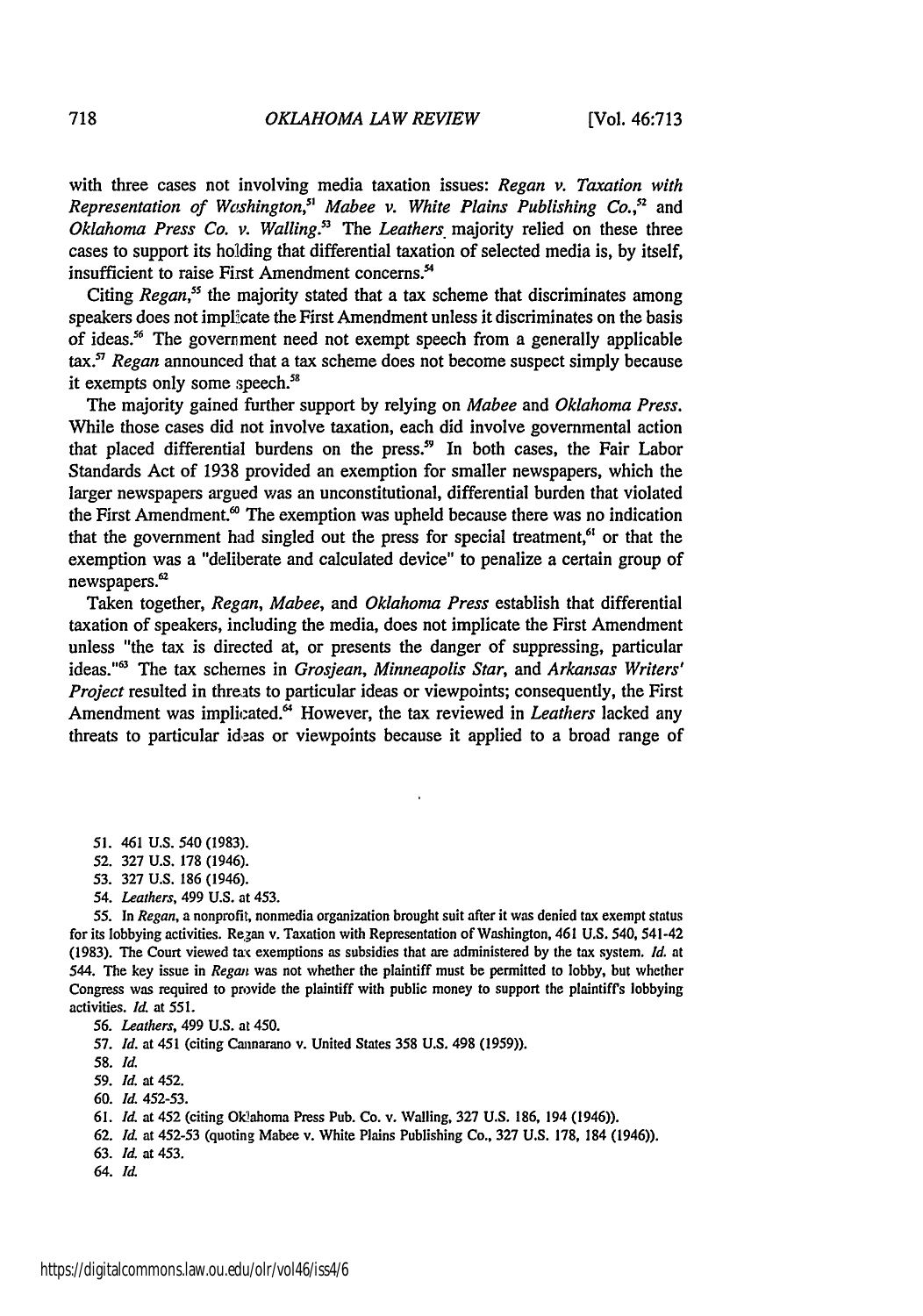services.<sup>65</sup> The Arkansas legislature simply chose to exclude certain media from a generally applicable tax.<sup>66</sup>

#### *B. The Dissenting Opinion*

The dissent argued that the First Amendment prohibits singling out a particular information medium for tax burdens not borne by other media.<sup>67</sup> A nondiscrimination principle, which was established by the previous media taxation cases, should have been the basis for invalidating Arkansas' tax scheme.<sup>68</sup> Because cable operators compete in the information market with the print, electronic, and broadcast media, the power to discriminate between the different media raises concerns underlying the nondiscrimination principle: the risk of covert censorship.<sup>69</sup>

Justice Marshall asserted, "The nondiscrimination principle protects the press from censorship prophylactically, condemning any selective-taxation scheme that presents the 'potential for abuse' by the State . . . independent of any actual evidence of an improper censorial motive."<sup>170</sup> The potential that the government could abuse its taxing power to prevent the free exchange of ideas justifies the condemnation of a selective tax scheme under the nondiscrimination principle.

#### *V. Analysis of Leathers v. Medlock*

#### *A. Threats to Suppress Expression*

"There is an 'equality of status in the field of ideas' and government must afford all points of view an equal opportunity to be heard."<sup>7</sup> ' The majority in *Leathers* at best overlooks this fundamental proposition, and at worst ignores it. The decision handed down in *Leathers* fails to adequately protect an underlying First Amendment concern, the free marketplace of ideas. $<sup>n</sup>$ </sup>

The result in *Leathers* offends equality. The First Amendment protection granted to the press includes cable television.<sup>73</sup> "The First Amendment guarantees freedom

65. *Id.*

66. *Id.*

67. *Id.* at 454 (Marshall, J., dissenting).

- 68. *Id.* at 454-55.
- 69. *Id.* at 458.

**70.** *Id.* at 458 (quoting Minneapolis Star & Tribune Co. v. Minnesota Commissioner of Revenue, 460 **U.S. 575, 592 (1983)** and Arkansas Writers' Project v. Ragland, 481 U.S. 221, 228 (1987)).

**71.** Police Dep't v. Mosley, 408 **U.S. 92, 96 (1972)** (quoting ALEXANDER **MEIKLEJOHN, POLITICAL** FREEDOM: THE CONSTITUTIONAL POWERS **OF THE** PEOPLE 27 (1948)).

**72.** In *Houchins v. KQED, Inc.,* the Court stated:

The preservation of a full and free flow of information to the general public has long been recognized as a core objective of the First Amendment to the Constitution. It is for this reason that the First Amendment protects not only the dissemination but the receipt of information and ideas.

Houchins v. **KQED,** Inc., 438 U.S. 1, 30 (1978) (Stevens, **J.,** dissenting). Furthermore, the First Amendment, said Judge Learned Hand, "presupposes that right conclusions are more likely to be gathered out of a multitude of tongues, than through any kind of authoritative selection. To many this is, and always will be, folly; but we have staked upon it our all." United States v. Associated Press, **52** F. Supp. **362, 372 (S.D.N.Y.** 1943).

**73.** *See* Los Angeles v. Preferred Communications, Inc., 476 U.S. 488,494 (1986) (stating that cable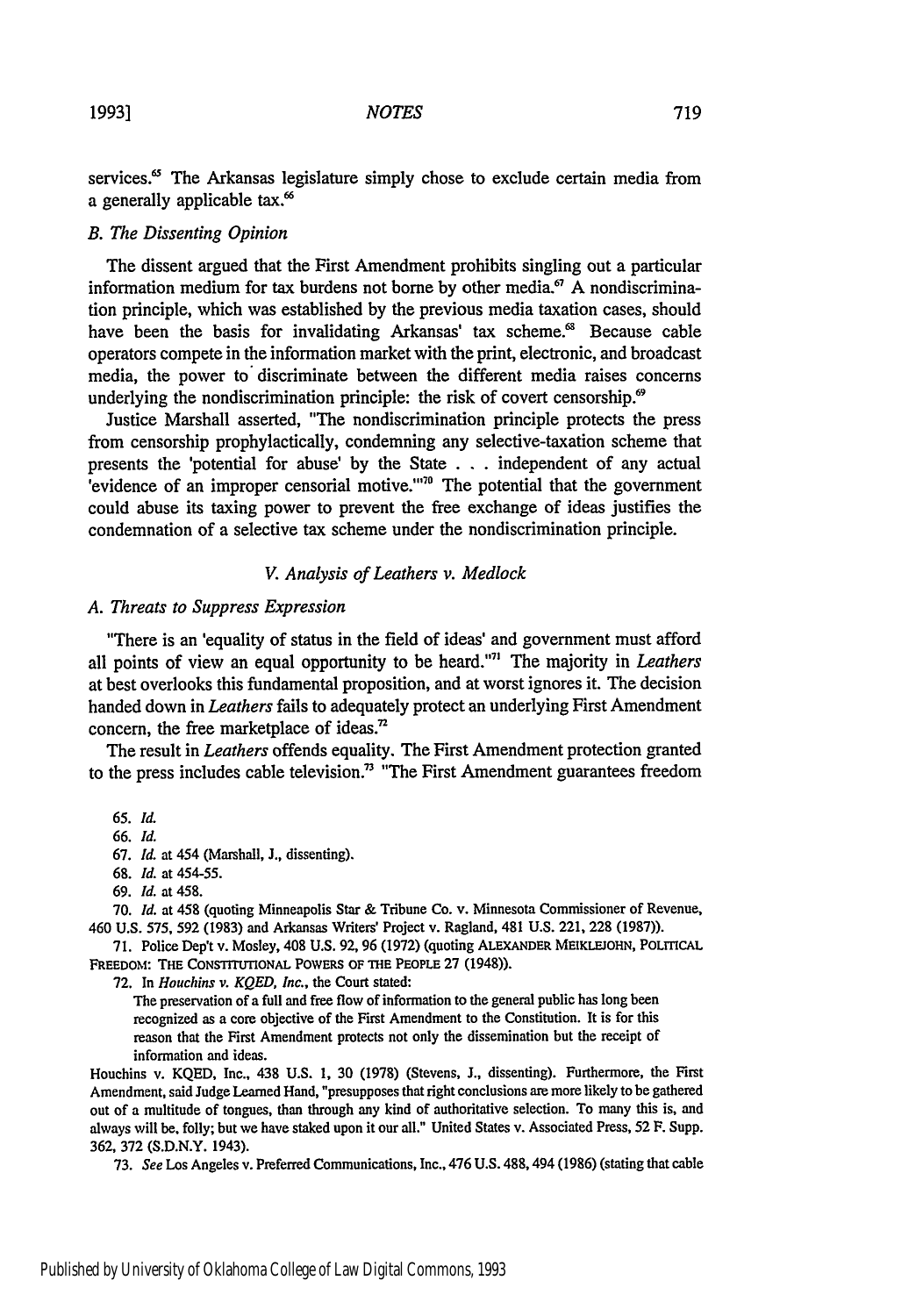of the press - not just the printed press."'74 The *Leathers* decision allows segregation of the media and applies differential, discriminatory taxation to a particular information medium, cable television."

The Court in *Leathers* relied on *Regan* for the proposition that the power to discriminate in taxation is inherent in the power to tax.<sup>76</sup> However, if the trilogy of media cases provided stand for anything, it is that the government cannot discriminate when taxing the media." Protection of individual views is paramount to protecting the First Amendment.'

The risk of the government selectively favoring one medium and taxing another violates the principles established in the First Amendment." The basis behind taxing the media with equality is preserving the dissemination of information to the public through an unfettered marketplace of ideas. Selective taxation provides a tool for the government to suppress particular viewpoints.<sup>80</sup> "An unlimited power to tax involves, necessarily, a power to destroy; because there is a limit beyond which no institution and no property can bear taxation."<sup>31</sup> If the government is allowed to tax cable operators differently than other media, then the government would have the potential to destroy cable television.

The tax scheme in *Leathers* may apply to a wide range of services making it a generally applicable tax, which usually proves valid under constitutional scrutiny.<sup>82</sup> However, the tax is not generally applicable to the media.<sup>33</sup> Act 188 provides exemptions for newspapers and magazines but not for cable television services. Based on the trilogy of media taxation cases this should be considered unconstitutional.<sup>84</sup>

74. Oklahoma Broadcaters Ass'n v. Oklahoma Tax Comm'n, 789 P.2d 1312, 1316 (Okla. 1990). 75. Leathers v. Medloek, 499 U.S. 439, 454 (1991) (Marshall, J., dissenting).

78. *Id.* at 458 (Marshall, **J.,** dissenting); see, e.g., Virginia Pharmacy Bd. v. Virginia Citizens Consumer Council, 425 U.S. 748,765 (1976); Garrison v. Louisiana, 379 **U.S.** 64,77 (1964); New York Times Co. v. Sullivan, 376 **U.S.** 254, 266-70 (1964).

**82.** If a tax is considered generally applicable then the First Amendment is not implicated. Minneapolis Star **&** Tribune Co. v. Minnesota Commn'r of Revenue, 460 **U.S.** 575, 581 **(1983).**

83. The *Minneapolis Star* Court stated:

A power to tax diffemntially, as opposed to a power to tax generally, gives a government a powerful weapon against the taxpayer selected. When the State imposes a generally applicable tax, there is little cause for concern. We need not fear that a government will destroy a selected group of taxpayers by burdensome taxation if it must impose the same burden on the rest of its constituency.

*Id.* at **585.**

84. "This Court has long recognized that the freedom of the press prohibits government from using the tax power to discriminate against individual members of the media or against the media as a whole." Leathers v. Medlock, 499 U.S. 439, 454 (1991) (citing Grosjean v. American Press Co., 297 U.S. 233 (1936)); Arkansas Writers' Project, Inc. v. Ragland, 481 U.S. 221 (1987); Minneapolis Star & Tribune Co. v. Minnesota Commissioner of Revenue, 460 U.S. 575 (1983). "The Framers of the First

operators deserve the same First Amendment Protection as newspapers and magazines).

<sup>76.</sup> *Id.* at *451.*

<sup>77.</sup> *Id.* at 464 (Marshall, J., dissenting).

<sup>79.</sup> *Leathers,* 499 U.S. at 458 (Marshall, **J.,** dissenting).

**<sup>80.</sup>** *Id.*

<sup>81.</sup> MeCulloch v. Maryland, 17 U.S. 316, 327 (1819).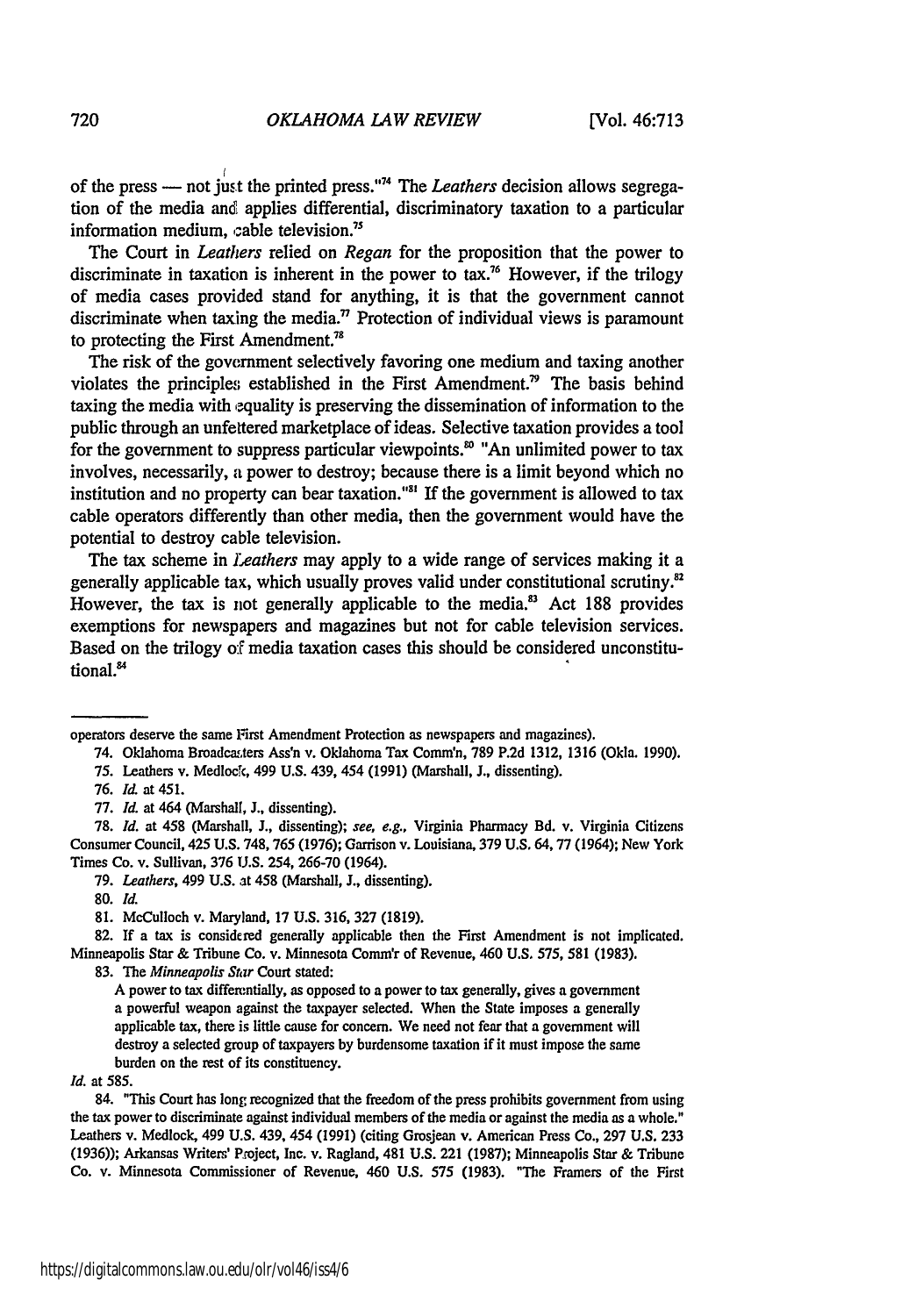Three dangers exist that may suppress information making the trilogy of media cases applicable. First, Act 188 hinders the watchdog function of the media.<sup>85</sup> The newspapers and magazines exempt from Act 188 remain unhindered to serve their checking function on the government.<sup>86</sup> These publications are free to speak out against the government without fear of retaliation in the form of raised taxes.<sup>87</sup> Cable television services, however, fall under Act 188. Therefore, cable operators become subject to greater governmental control, which is an unconstitutional result.<sup>88</sup>

Second, the threat of content-based regulation exists by allowing an exemption for newspapers and magazines, but not cable television.<sup>89</sup> Cable television provides services, including Spanish-language information networks, religious programming, and broadcasts of local city council meetings, all of which remain unavailable through other media.<sup>90</sup> The tax borne by cable television, and not other media, risks affecting these cable specific views, which stifles or distorts the free marketplace of ideas in a manner akin to content-based discrimination.<sup>91</sup> A tax discriminating on the basis of content will trigger a heightened scrutiny under the

85. The *Minneapolis Star* Court stated:

When the state singles out the press, though, the political constraints that prevent a legislature from passing crippling taxes of general applicability are weakened, and the treat of burdensome taxes becomes acute. That threat can operate as effectively as a censor to check critical comment by the press, undercutting the basic assumption of our political system that the press will often serve as an important restraint on government. *Minneapolis Star,* 460 U.S. at 585.

86. "The press plays a unique role as a check on government abuse, and a tax limited to the press raises concerns about censorship of critical information and opinion." Leathers v. Medlock, 499 U.S. 439, 447 (1991).

87. In *Whitney v. California,* Justice Louis Brandeis stated:

[O)rder cannot be secured merely through fear of punishment for its infraction; that it is hazardous to discourage thought, hope and imagination; that fear breeds repression; that repression breeds hate; that hate menaces stable government; that the path of safety lies in the opportunity to discuss freely supposed grievances and proposed remedies; ... Recognizing the occasional tyrannies of governing majorities, . . . the Constitution [was amended] so that free speech **...** should be guaranteed.

Whitney v. California, 274 **U.S.** 357, 375-76 (1927) (Brandeis, J., concurring).

88. In *Cohen v. California,* the Court stated:

Amendment, we have explained, specifically intended to prevent government from using disparate tax burdens to impair the untrammeled dissemination of information." *Id.; see also* Speiser v. Randall, 357 U.S. 513, 518, *reh'g denied* **358** U.S. 860 (1958) (holding the discriminatory denial of tax exemptions can impermissibly infringe free speech).

The constitutional right of free expression is . . . intended to remove governmental restraints from the arena of public discussion, putting the decision as to what views shall be voiced largely into the hands of each of us ... in the belief that no other approach would comport with the premise of individual dignity and choice upon which our political system rests.

Cohen v. California, 403 **U.S.** 15, 24 (1971).

<sup>89.</sup> *Leathers,* 499 **U.S.** at 461-62 (Marshall, J., dissenting).

<sup>90.</sup> *Id.* at 461.

*<sup>91.</sup> Id.* at 462.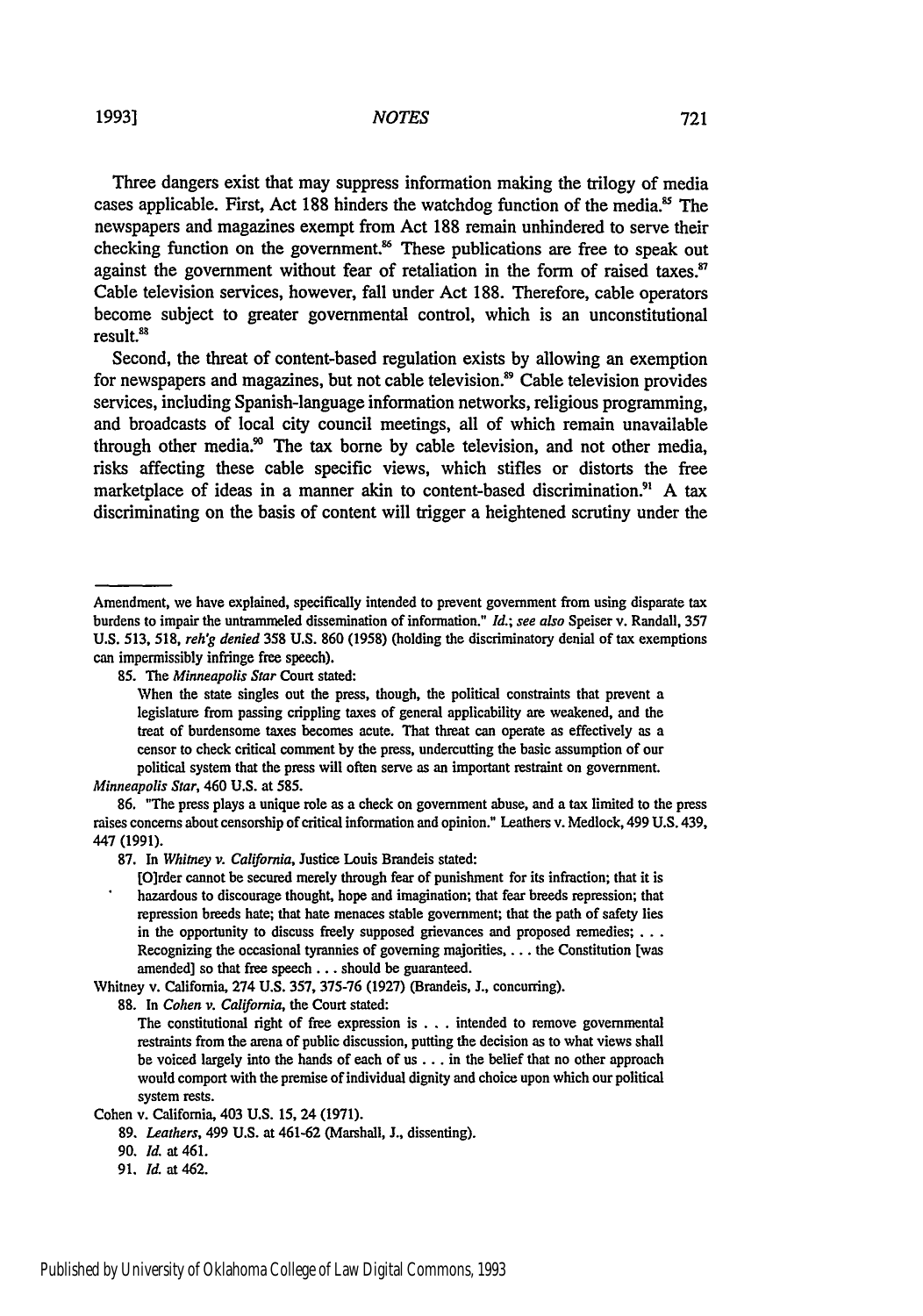First Amendment.<sup>92</sup> Reviewing Act 188 under a heightened scrutiny reveals the tax scheme is unconstitutional.

Third, the tax creates an unfair economic market in which the media compete for the public's attention. The tax levied on the cable operators will probably be passed on to the consumers or subscribers of cable television. Arguably, the increased subscription fee could result in a decreased market share for the cable companies. Cable subscribers may be outraged at the increased rates and cancel their subscription; or cable subscribers may be unable to afford the increased rates and be forced to cancel their subscription. Regardless, Arkansas cable operators become disadvantaged by the unequal tax, which could possibly lead to the unconstitutional result of decreased dissemination of views to the public.<sup>93</sup>

#### *B. Special Characteristics Justifying Taxation*

States have an obligation to treat the media equally.<sup> $\alpha$ </sup> Since the United States Supreme Court has previously recognized that differential taxation *within*<sup>95</sup> an information medium interferes with the market of ideas by imposing costs disproportionately, logic dictates that the same conclusion apply to differential taxation *across"* different media. The same interference to the market of ideas results from both situations."

Special characteristics of a medium may justify imposing disproportionate taxes. However, the state must offer a compelling reason under the nondiscrimination principle to justify a differential tax.<sup>98</sup> Cable television must use public rights-ofway to distribute its signal. Arguably, use of city streets could qualify as a "special characteristic" justifying differential taxation. However, cable operators must pay a franchise fee to the city, $\frac{3}{2}$  and in Arkansas, the fee is expressly designed to defray costs associated with cable's use of any public rights-of-way.<sup>100</sup>

The only justification given by Arkansas for the differential tax on cable was raising revenue.<sup>101</sup> Raising revenue, however, is not considered a compelling reason to overcome the presumption that a tax is unconstitutional.'

If the *Leathers* Court had made the wiser choice and followed the nondiscrimination principle, Act 188 would have been considered unconstitutional. The Court could have either removed the exemption and applied the tax evenly to all media

92. Arkansas Writers' Project, Inc. v. Ragland, 481 U.S. 221, 229-31 (1987).

93. Subjecting the media to competitive disadvantages violates the First Amendment "command that the government.., shall not impede the free flow of ideas." Associated Press v. United States, 326 U.S. 1, 20 (1945).

94. Leathers, 499 **U.S.** at 460 (Marshall, **J.,** dissenting).

97. *Id.* at 458-59 (Marshall, **J.,** dissenting).

98. **Id.** at 454-55 (Marshall, **J.,** dissenting) (citing Minneapolis Star & Tribune Co. v. Minnesota Comm'n of Revenue, 460 U.S. 575, 585 (1983)).

99. 47 U.S.C.A. § 542 (West 1992).

*100.* Leathers, 499 U.S. at 459 (Marshall, **J.,** dissenting).

102. *Id*  $\overline{a}$ 

*<sup>95.</sup>* **Id.** at 458.

<sup>96.</sup> *IL*

**<sup>101.</sup>** *Id.*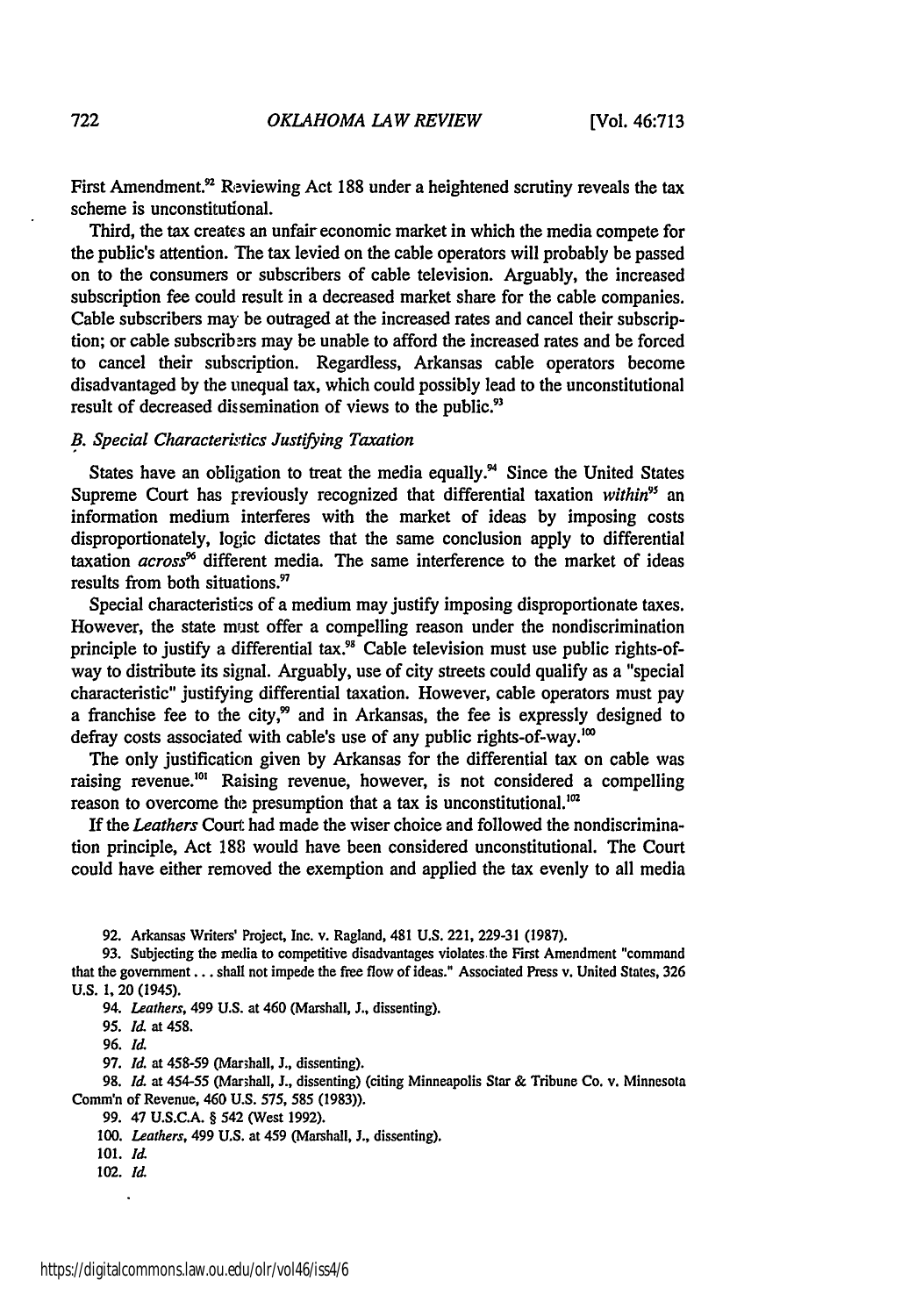or provided an exemption for cable services. Since Arkansas was interested in raising revenue, the profitable choice would have been removal of the exemption. Instead, Arkansas chose the prejudicial path of unjustified differential taxation.

#### *C. Problems with Applying the Leathers Decision*

#### *1. Classification*

Even if the *Leathers* decision is accepted, the problems associated with its application make it unworkable. One problem with the holding in *Leathers* is the difficulty of placing the press into categories, which must occur if differential intermedia taxation is to be successful. The majority fails to provide any guidance for placing different media into defined groups: How many groups should there be? What are the qualities of a medium that subject it to one category over another? Since complete answers to the questions raised by *Leathers* were not provided, enlightenment from future courts will be necessary to clarify when permissible "classification" becomes impermissible "targeting."<sup>103</sup>

#### *2. Scope*

The dissent points out another problem: The majority's approach supplies no guidance to the scope of the *Leathers* decision." When a generally applicable tax applies selectively to the media, the First Amendment is only offended if the tax affects a small number of speakers within a medium.<sup>105</sup> Solely under those circumstances does selective taxation resemble a penalty for particular ideas.<sup>106</sup> The majority's "small versus large" test rests on the theory that a tax levied on a large number of cable operators offering a wide variety of programming throughout Arkansas would not pose the risk of affecting a limited range of views.<sup>107</sup> The majority's reasoning begs review.

An intermedia tax scheme was constitutionally upheld because "enough" cable operators were being taxed. Whether a million cable operators are taxed or only one, the danger of preventing the dissemination- of information remains when the media are segmented and differential treatment results. In fact, the greater the number of cable operators taxed under Act 188 increases the chances that cable specific views will be affected.

The tax may never actually affect the cable operators' abilities to provide the public with information. This is irrelevant. What is relevant is the *potential* for a

103. Walter Hellerstein, *Supreme Court Settles Some Tax Issues While Creating Other Problems,* 75 J. TAX'N 180, 183 (1991).

*104. Leathers,* 499 U.S. at 460 (Marshall, J., dissenting).

105. *Id.* at 448-49.

106. Id. at 449.

107. *Id.* at 460 (Marshall, J., dissenting).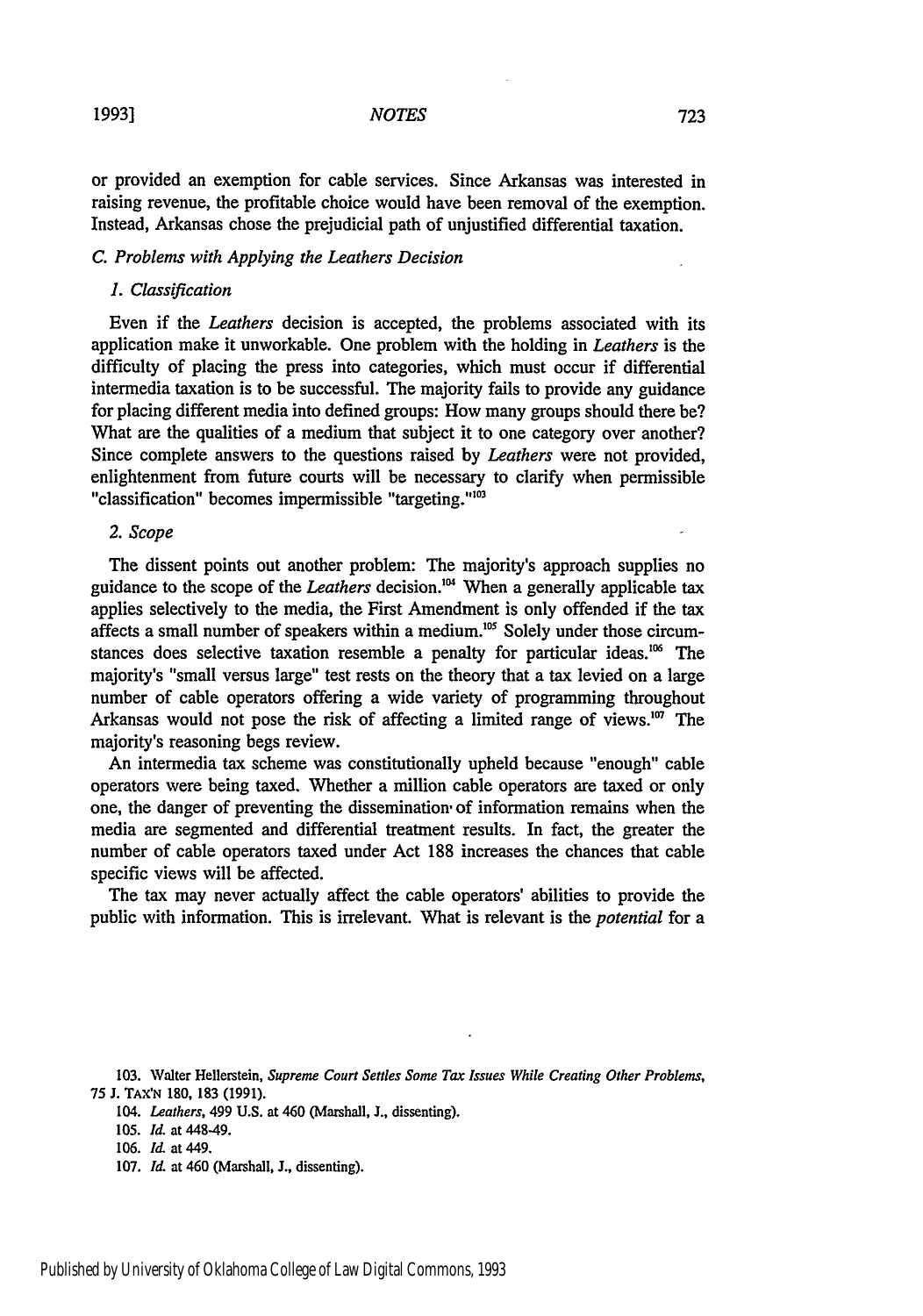"chilling effect"<sup>108</sup> on the dissemination of information provided by cable operators. Therefore, differential media taxation cannot be tolerated.

Furthermore, an inference exists in the majority opinion that the First Amendment is offended when three speakers within a medium are taxed;<sup>109</sup> but, taxing one hundred speakers within a medium fails to trigger First Amendment problems.<sup>110</sup> In other words, three is a "small" enough number to warrant First Amendment protection from taxation while one hundred is "large" enough to forego protection.

The majority suggests that a line exists which separates the sheltered from the vulnerable. However, the majority fails to articulate where the line for First Amendment protectioa should be drawn. Maybe the Constitution should be rewritten on an Etch-A-Sketch. Then, the Supreme Court could continue to divide the First Amendment providing lines of arbitrary protection. If the Court wanted to draw lines, it should have provided a bright line and ruled that either intermedia tax discrimination is constitutional or unconstitutional. The wiser choice would have been to declare differential taxation of the media unconstitutional.

#### *3. Future Application*

The fundamental nature of First Amendment principles demand that standards provide clear, unambiguous direction for consistent application.<sup>111</sup> Leathers presented the Court with an opportunity to resolve an issue that had evaded review. However, the Court bypassed its chance to provide a clear, broad standard that would completely resolve the issue at bar. Consequently, many questions were left unresolved."' The effect of the *Leathers* decision leaves an unnecessary burden on future courts.<sup>113</sup>

The Court should have provided a *per se* rule to subsequently enable courts to resolve similar issues easily. The cases following *Leathers* are nothing short of baffling"" because of the inconsistent approach on differential media taxation unum<sub>b</sub><br>issues.<sup>115</sup>

108. "The deterrent effect of governmental action that falls short of a direct prohibition against the exercise of First Amendment rights. To constitute an impermissible chilling effect the constrictive impact must arise from the present **or** future exercise or threatened exercise of coercive power." **BLACK's LAW DICrIONARY** 240 (6th ed. 1991).

*109. Leathers,* 499 **U.S.** at 448.

111. Arkansas Writers' Project, Inc. v. Ragland, 481 **U.S.** 221, **235** (1987) (Scalia, J., dissenting). 112. For example, the *Leathers* court failed to address whether differential taxation of members of the same medium could violate the equal protection clause of the Fourteenth Amendment. Globe Newspaper Co. v. Commissioner of Revenue, 571 N.E.2d 617, 622 n.1 (Mass. 1991).

113. Helerstein, *supra* note 103, at 183.

114. *Id.*

115. *Compare* Globe N.wspaper Co. v. Comm'r of Revenue, 571 N.E.2d 617, 622 (Mass. 1991) (recognizing the *Leathers* decision, but failing to apply it to a tax treating newspaper publishing differently than all other manufacturing enterprises) *with* Galacher v. Comm'r of Revenue Servs., 602 A.2d 996, 1005 (Conn. 1992) (following *Leathers* and concluding that exempting newspapers from the generally applicable use tax while not exempting other media does not violate the First Amendment) *and* Sacramento Cable Television v. City of Sacramento, 234 Cal. App. 3d 232, 241, 286 Cal. Rptr. 470, 475-**76** (1991) (following *Leathers* and holding that the extension of a state's generally applicable sales tax

**<sup>110.</sup>** *Id.*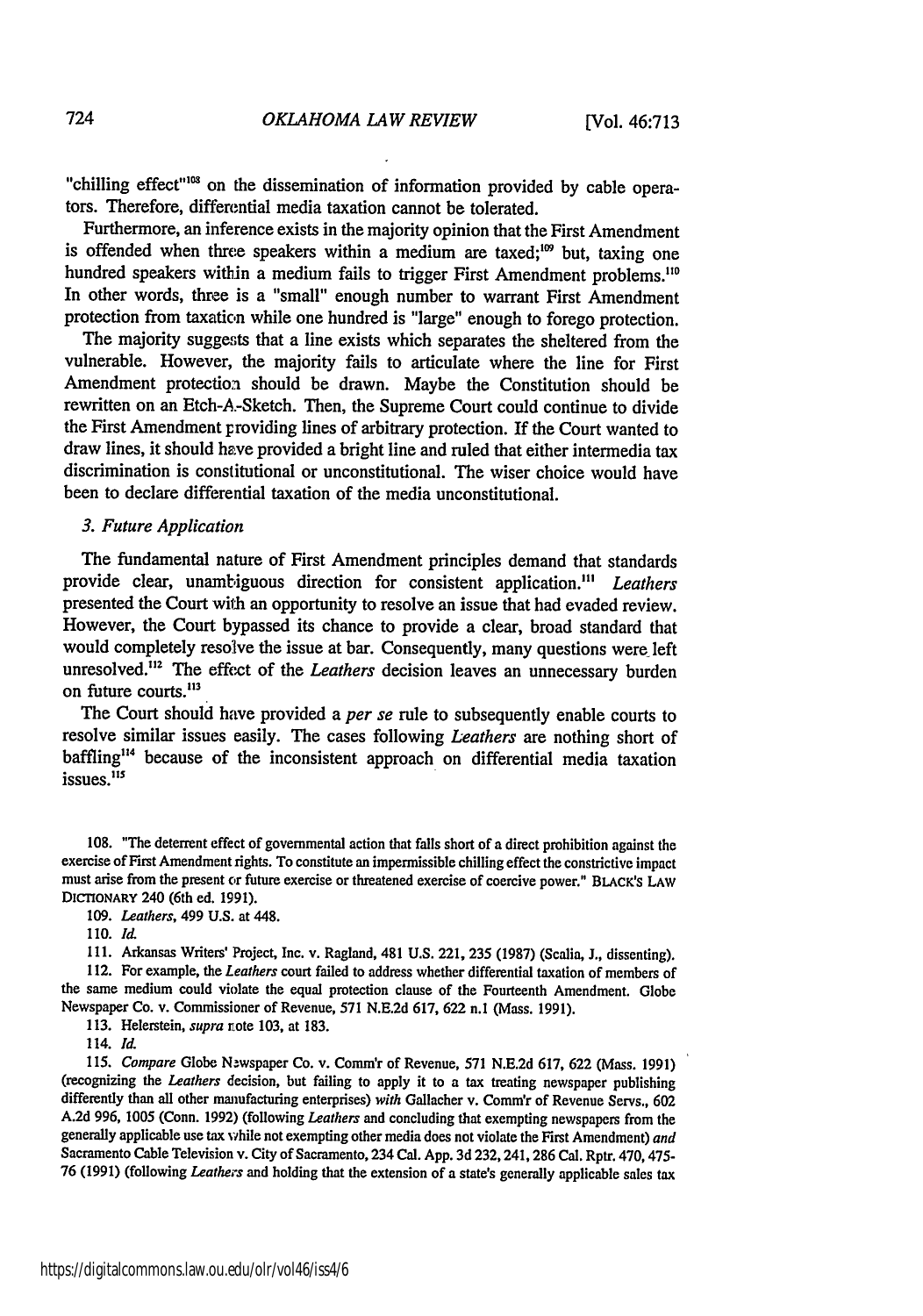*Department of Revenue v. Magazine Publishers of America Inc.,.16* for example, illustrates problems applying the *Leathers* decision. The Florida legislature imposed a sales tax on magazines while exempting newspapers."" The discriminatory nature of the tax prompted a lawsuit.<sup>118</sup> The Florida Supreme Court struck down the newspaper exemption.<sup>119</sup> Consequently, the media were taxed equally.<sup>120</sup> This, however, violated the legislature's intent to provide an exemption for newspapers.<sup>121</sup>

Shortly after the *Leathers* decision, the United States Supreme Court vacated the Florida Supreme Court's judgment, remanding it for consideration pursuant to Leathers.<sup>122</sup> As a result of the vacated judgment, Florida's tax administrators were uninformed on the steps they should take.<sup>123</sup> *Leathers* presented a dilemma: Should the Department of Revenue follow the mandate of the Florida Supreme Court and collect a tax from the newspapers, violating legislative intent; or should the Department refuse to enforce the tax, violating the Florida Supreme Court's decision?" Regardless of the Florida tax administrators' decision, the problems with applying the *Leathers* decision remain for future tax administrators and legislators.<sup>125</sup>

#### *D. The Danger of the Leathers Decision*

The Court in *Leathers* set out to resolve the question of whether a tax scheme discriminating between different media is constitutional. By failing to provide a definitive answer to this question, the Court allowed the possibility for the government to discriminate at will. After *Leathers,* legislators have the potential to tax a particular medium, while excluding other media, provided the tax is a generally applicable tax and the number in the medium being taxed is considered "large" enough.

The government cannot be allowed to influence the process by which its citizens' preferences for information formats evolve.<sup>126</sup> Leathers demonstrates the Court's unwillingness to grant full First Amendment protection to cable television, a relatively new medium. Questions remain concerning even newer communications technologies, such as multipoint multichannel distribution services (wireless cable),

to cable television, while exempting the print media, does not violate the First Amendment).

<sup>116. 565</sup> So. **2d** 1304 (Fla. Dist. Ct. **App.** 1990).

<sup>117.</sup> Department of Revenue v. Magazine Publishers of Am., Inc., 565 So. 2d 1304, 1304-05 (Fla. Dist. Ct. App. 1990).

<sup>118.</sup> *Id.* at 1304-05.

<sup>119.</sup> *Id.* at 1310.

<sup>120.</sup> *Id.*

<sup>121.</sup> *Id.*

<sup>122.</sup> Helerstein, supra note 103, at 183.

<sup>123.</sup> Id.

<sup>124.</sup> Id.

<sup>125.</sup> *See, e.g.,* Hearst Corp. v. Iowa Dept of Fin. & Revenue, 461 N.W.2d 295 (Iowa 1990); Newsweek, Inc. v. Celauro, 789 S.W.2d 247 (Tenn. 1990); Southern Living, Inc. v. Celauro, 789 S.W.2d **251** (Tenn. 1990).

<sup>126.</sup> Leathers v. Medlock, 499 U.S. 439, 465 (1991) (Marshall, J., dissenting).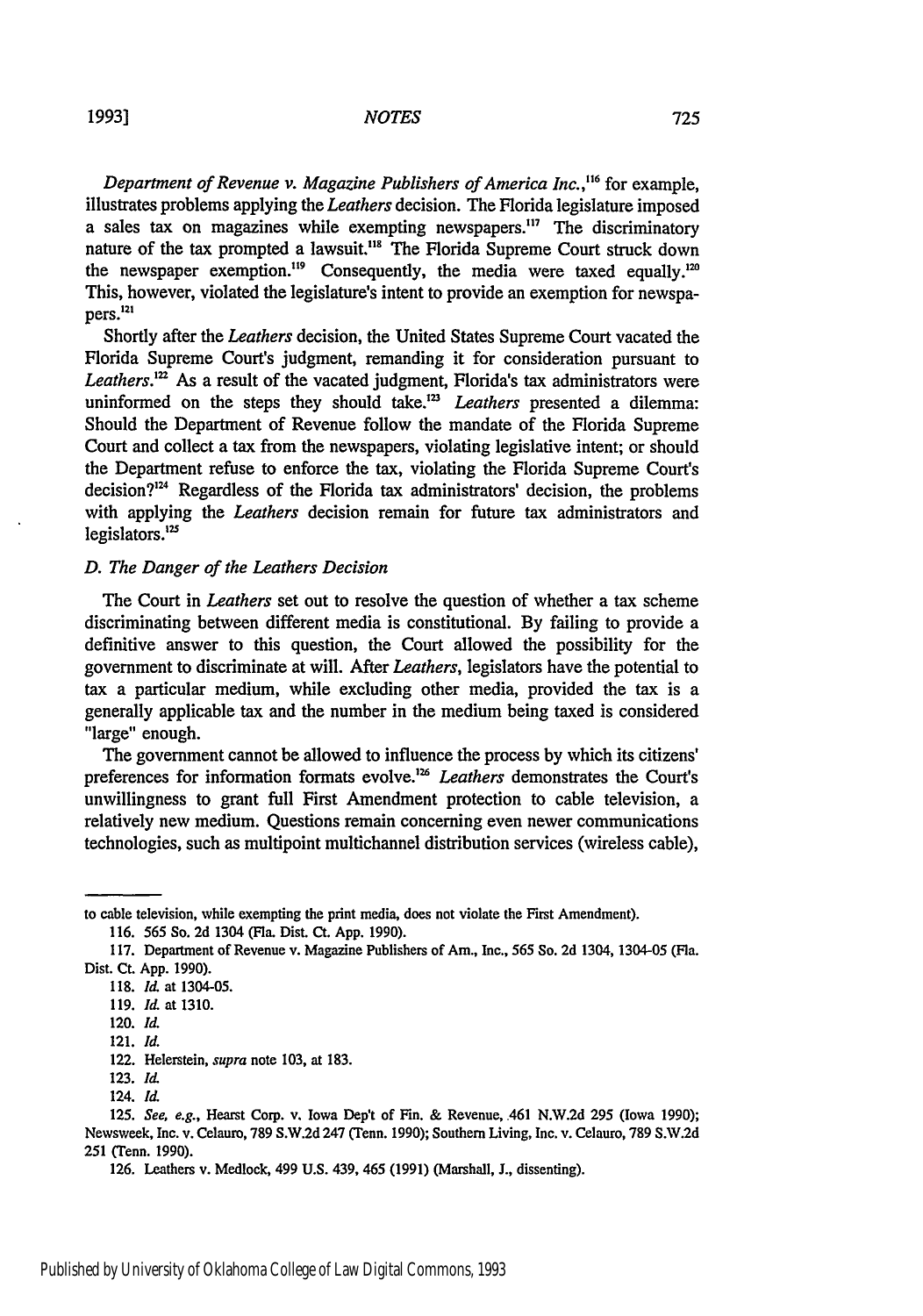direct broadcast satellite, satellite master antenna television, and electronic publishing. When the viewpoints offered through these new technologies offend legislators or their constituents, *Leathers* provides a vehicle for governmental regulation.<sup>127</sup>

#### *VI. Effects of Leathers v. Medlock on Oklahoma Media Taxation*

*Dow Jones v. Oklahoma Tax Commission"* illustrates Oklahoma's application of the nondiscrimination principle to media taxation issues. Dow Jones and Company, Inc. publish and distribute the *Wall Street Journal.* Most of the publications are sold by subscription and delivered by mail. $12^{\circ}$  Dow Jones challenged the constitutionality of an Oklahoma use and sales tax scheme that allowed a tax exemption for publications costing less than seventy-five cents and for publications that are not delivered by mail.<sup>130</sup> The exemption resulted in differential treatment of the media since publications costing more than seventy-five cents or publications delivered by mail were not exempt from the tax.

Relving on *Minneapolis Star and Arkansas Writers' Project<sup>131</sup>* the Oklahoma Supreme Court struck down the inequitable media tax scheme.<sup>132</sup> The Oklahoma court placed the burden of proof on the state and held when the burden cannot be met, a ruling must favor the taxpayer.<sup>133</sup>

In order to remedy the differential flaw in the statutory scheme, the *Dow Jones* court moved to rescind the tax instead of extending an exemption to the previously discriminated media.<sup>134</sup> However, the Oklahoma Supreme Court recognized that nothing would prevent the legislature from reenacting the tax without the unconstitutional exemption.<sup>135</sup>

One year previous to the *Leathers* decision, the Oklahoma Supreme Court in *Oklahoma Broadcasters v. Oklahoma Tax Commission*<sup>136</sup> reviewed a differential intermedia tax scheme. The court, in *Oklahoma Broadcasters,* applied the nondiscrimination principle.

The Oklahoma Broadcasters Association (corporations and partnerships licensed to broadcast in television and radio), Griffin Television Inc. (an Oklahoma Corporation broadcasting as KWTV), and Gentry Broadcasting Inc. (an Oklahoma Corporation engaged in radio broadcasting as KGVE), sought a declaratory

**128.** 787 P.2d 843 (Okla. 1990).

129. Dow Jones v. Oklahoma Tax Comm'n, **787** P.2d 843, 843-44 (Okla. 1990).

130. *Id.* at 844.

131. *Id* at 845.

- 132. *Id.* at 847-48.
- 133. *Id* at 847.
- 134. *Id.* at 847-48.
- 135. *Id.* at 848.
- 136. 789 P.2d 1312 (Okla. 1990).

<sup>127.</sup> Tax exemptions may not "afford latitude to government officials to pass judgment on the content and quality of an applicant's views and, therefore, to discriminate against those engaged in protected First Amendment activities." 16B CJ.S. Consitutional *Law §* **608** (1985) (citing Big Mama Rag, Inc. v. United States, 631 F.2d 1030 (D.C. Cir. 1980)).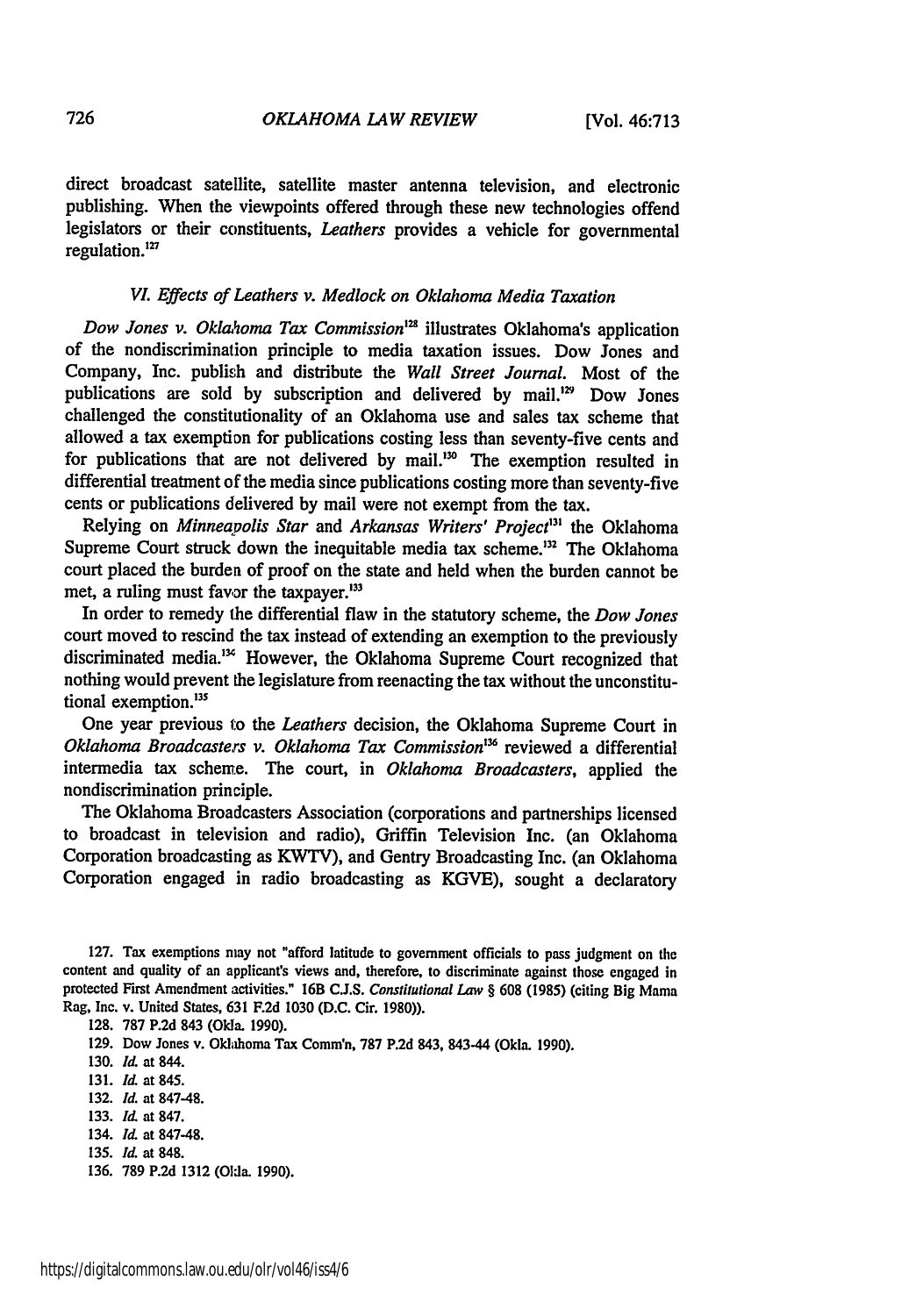judgment in an Oklahoma district court. The three wanted the following issue settled: whether a tax structure that exempts some, but not all, of the media from use and sales taxes impermissibly burdens the rights protected **by** the First Amendment.<sup>137</sup> The tax structure in question provided exemptions for publishers while not providing similar exemptions for broadcasters.<sup>138</sup>

Finding the tax invalid under the nondiscrimination principle,<sup>139</sup> the *Oklahoma Broadcasters* court decided the best way to rectify the constitutionally invalid tax was not to extend the exemption to the broadcasters, but to repeal the tax.<sup>140</sup> The court stated in dicta that the Oklahoma legislature may decide to modify the tax code without imposing differential burdens on the media.<sup>141</sup>

Differential treatment of the media remains in one area of the Oklahoma tax code. **Ad** valorem taxes applying to manufacturing facilities currently provide an exemption for newspapers while neglecting to provide exemptions for other media.<sup>142</sup>

Following *Oklahoma Broadcasters and Dow Jones,* Oklahoma should strike the exemption for the newspapers. However, *Leathers* arguably abandons the nondiscrimination principle relied upon **by** Oklahoma, allowing differential tax treatment of the media. Should Oklahoma, in light of *Leathers,* rethink its approach to media taxation issues?

Oklahoma's state constitution provides for equality of taxation among the "same class of subjects."'43 *Dow Jones* and *Oklahoma Broadcasters* illustrate Oklahoma's view that the different medium that make up the media are the same class of subjects. Accordingly, Oklahoma courts, despite the *Leathers* decision, should strike down any tax scheme treating the media differently.<sup>144</sup> Any judiciary or commentator should not fault a state for adhering to the mandate of its constitution and highest court.

#### *VII. Conclusion*

**By** nature, the tax collector searches for every opportunity to tax. Alternatively, the taxpayer seizes every exemption possible. Consequently, conflicts arising from differential taxation of the media may appear a natural struggle. However, First Amendment concerns exist. Therefore, the struggle shifts from being between the taxpayer and the tax collector to a struggle between the free speaker and the speech regulator.

**137.** Oklahoma Broadcasters Ass'n v. Oklahoma Tax **Comm'n, 789 P.2d 1312, 1313** (Okla. **1990).**

- 142. *See* **68** OKLA. **STAT.** § **2902** (Supp. **1993).**
- 143. OKLA. CONST. art. 10, § 5.

144. *See* Globe Newspaper Co. v. Commissioner of Revenue, **571 N.E.2d 617,621-22** (Mass. **1991)** (illustrating the striking of a differential media tax scheme after *Leathers).*

**<sup>138.</sup>** *Id.* at 1314-15.

**<sup>139.</sup>** *Id.* at **1317-18.**

<sup>140.</sup> *Id.* at **1317.**

<sup>141.</sup> *Id.* at **1317-18.**